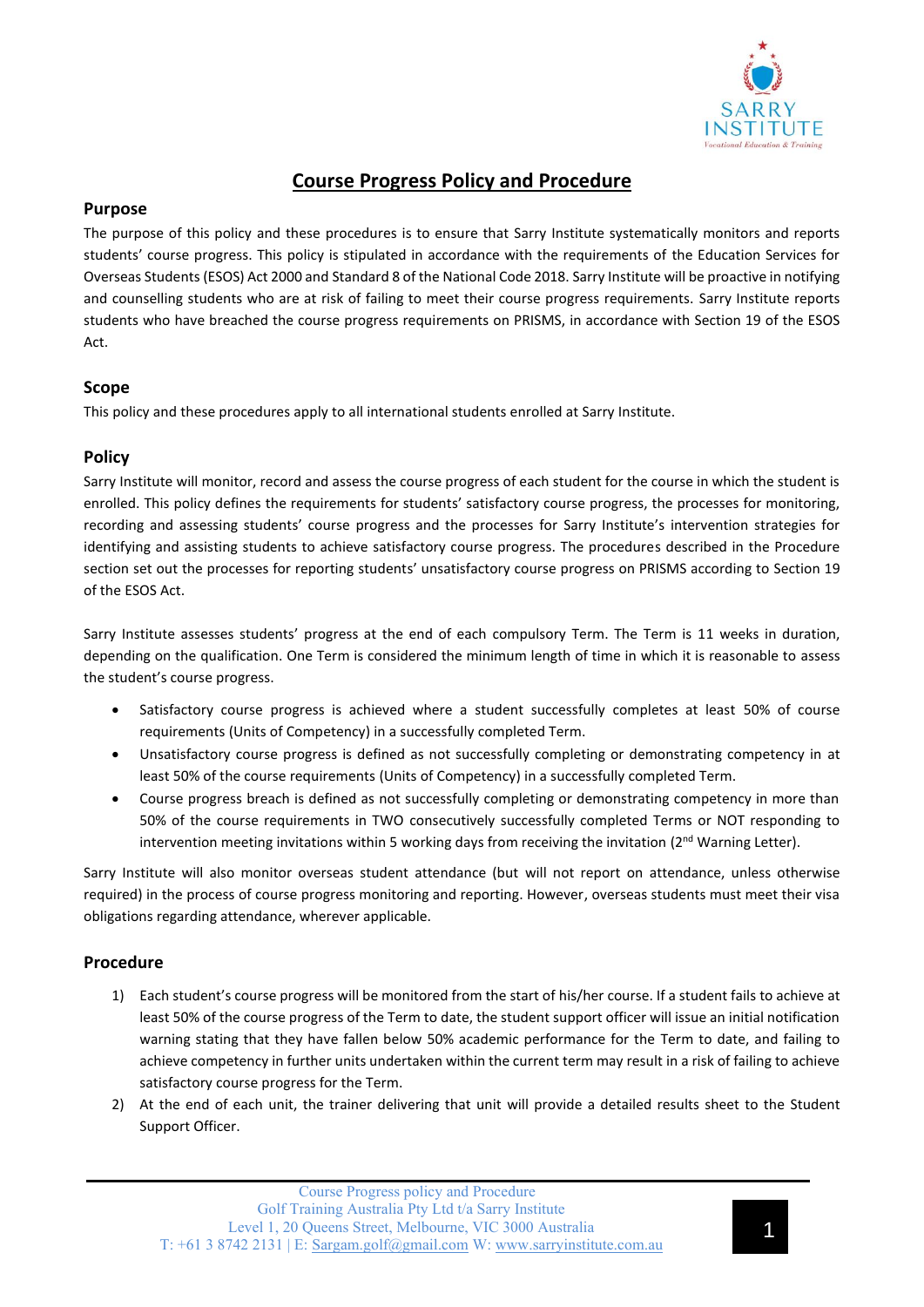

- 3) The Student Support Officer will run an Excel-generated report to identify all students at risk based on the successful completion of less than 50% of the course requirements for the completed Term.
- 4) If a student has failed to achieve competency in at least 50% of course requirements in any completed term, the RTO Manager must be informed.
- 5) Any student failing to achieve competency in at least 50% of the Units of Competency in a given term, will receive the 1st warning letter whereby an early intervention process will be initiated by Sarry Institute.
- 6) After the enrolment completion of one Term if a student fails to achieve competency in at least 50% or more of the Units of Competency, he/she will receive the 2nd warning letter. Within 5 days of receipt of this 2nd warning letter, students are required to attend the ISM with the Student Support Officer and RTO Manager to discuss their poor academic performance and develop strategies or plans to ensure that they stay above the 50% academic progress requirement for the following term.
- 7) If a student has failed to achieve satisfactory course progress in two consecutive completed terms, the student will be issued with an Intention to Report letter (ITR) stating that he/she has failed to achieve satisfactory course progress, and therefore is in breach of course progress requirements. An ITR will also be issued if a student fails to respond to the 2nd warning letter within 5 days of receiving the letter. If the student is an international student, his/her visa condition will be in breach and he/she will be reported to the Department of Home Affairs (DHA) on the failure of an appeal.
- 8) The ITR will inform the student that he/she is able to access Sarry Institute's Complaints and Appeals process and that he/she has 20 working days from the receipt of the ITR in which to do so.
- 9) If a student fails to appeal the decision within the 20-working day period, the Student Support Officer will report the student to DHA via PRISMS by cancelling the student's enrolment on the basis of unsatisfactory course progress.
- 10) If a student appeals the decision the appeals process will be followed in accordance with the Complaints and Appeals Policy and Procedure.

### **Intervention Strategy**

Intervention strategies are formed on a case by case basis and will be initiated by a meeting with the student to identify the cause that is placing the student at risk. Within this meeting, strategies to assist the student in completing the course within the expected duration shall be discussed and implemented as required. The meeting and outcomes are to be agreed and documented by both the student and Sarry Institute staff.

Intervention strategies that may be adopted to assist students in completing the course within the expected duration may include, but are not limited to:

- Extra tuition and support to be organised
- Timetable adjustments
- Personal strategies to improve the student's ability to complete the course requirements
- Review of assessment strategies
- Variation/extension of students' enrolment
- Requesting students to re-submit assessments
- Providing one-on-one assistance and counselling to help students satisfactorily complete their course
- Allowing students to defer their course on reasonable and justifiable grounds.
- At the ISM, the Student Support Officer will consider (and, implement if applicable) the following intervention strategies:
	- o Identify any problems that are impeding the student's course progress and put measures in place to resolve these problems,